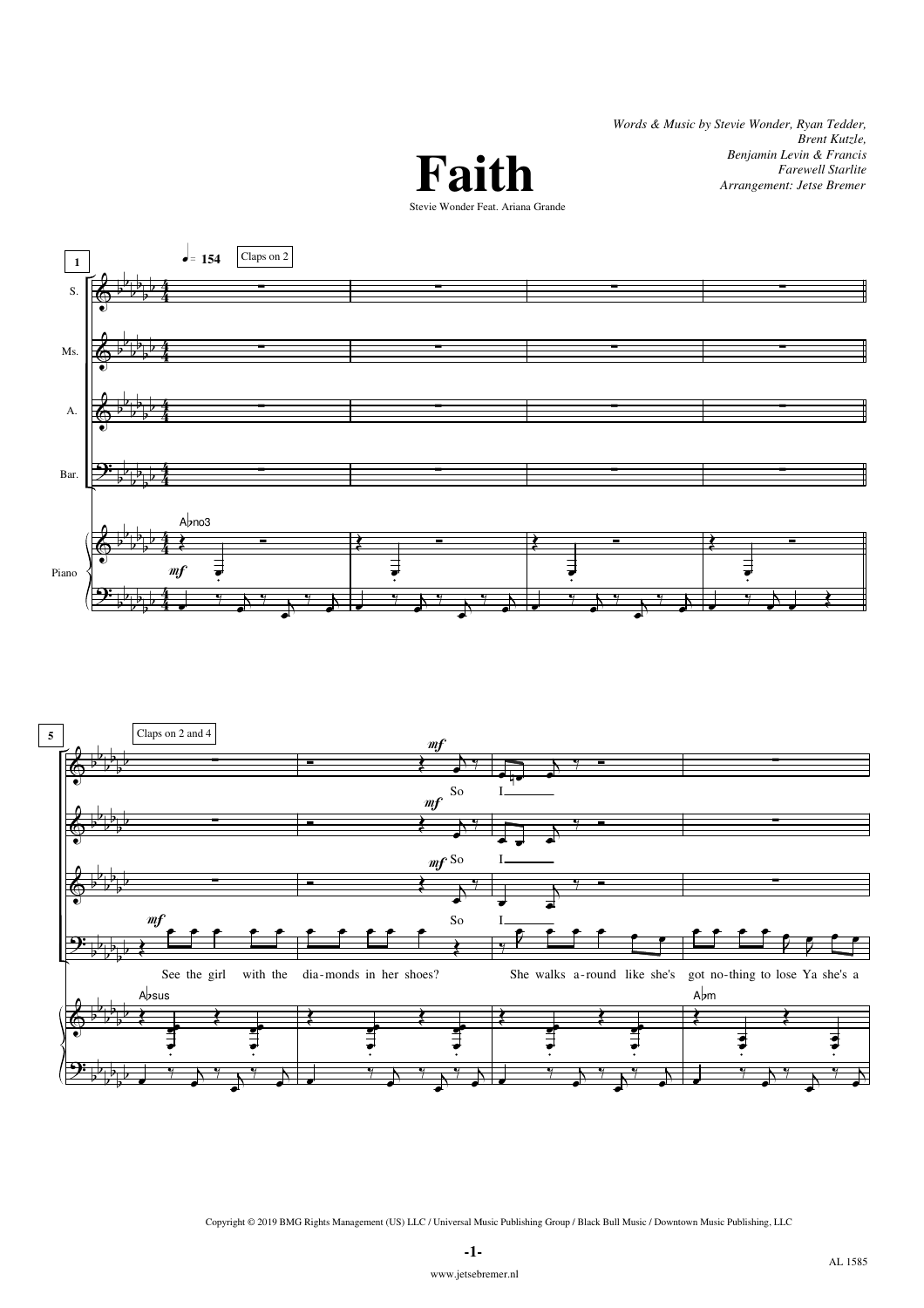

**-3-**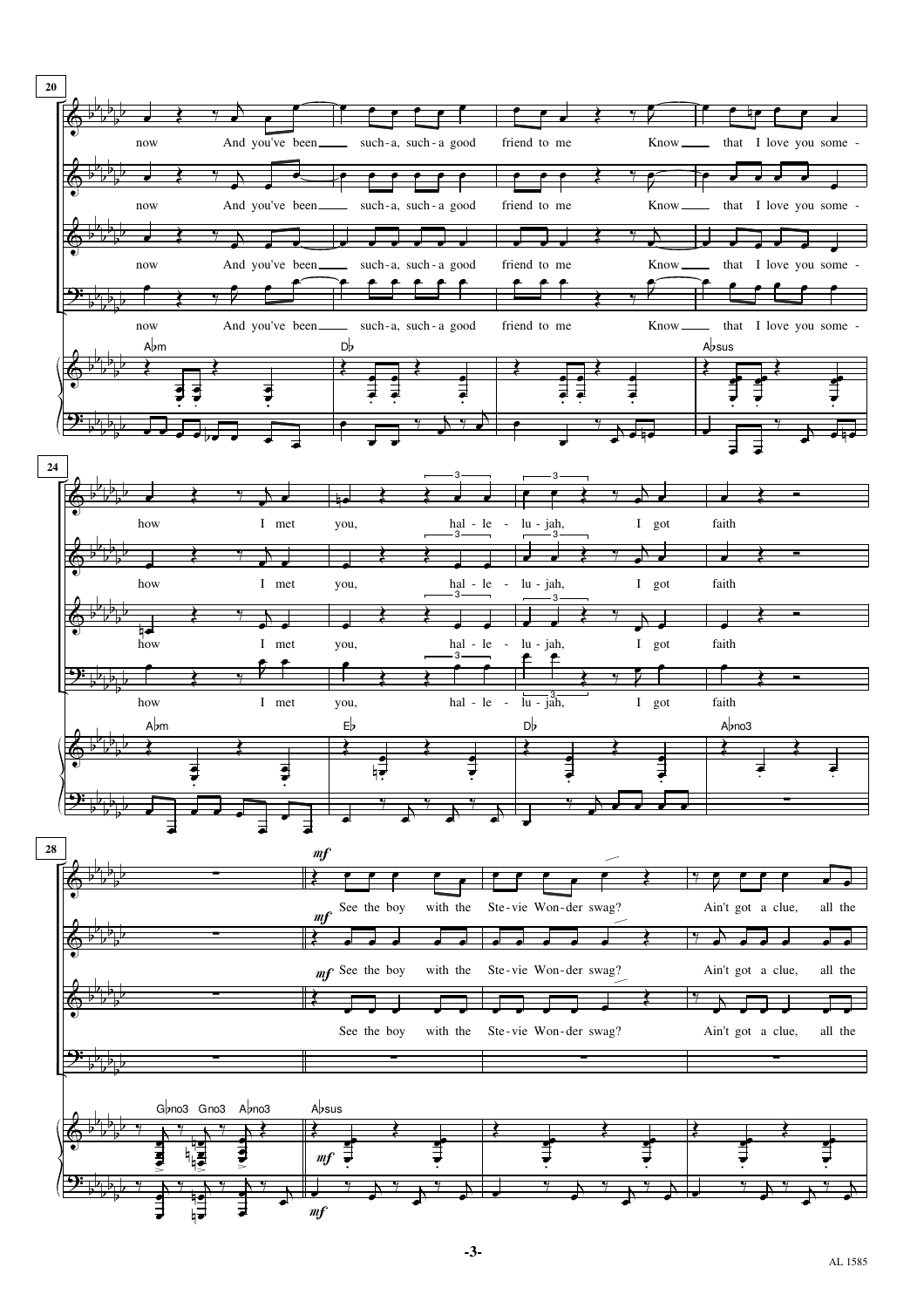

**-5-**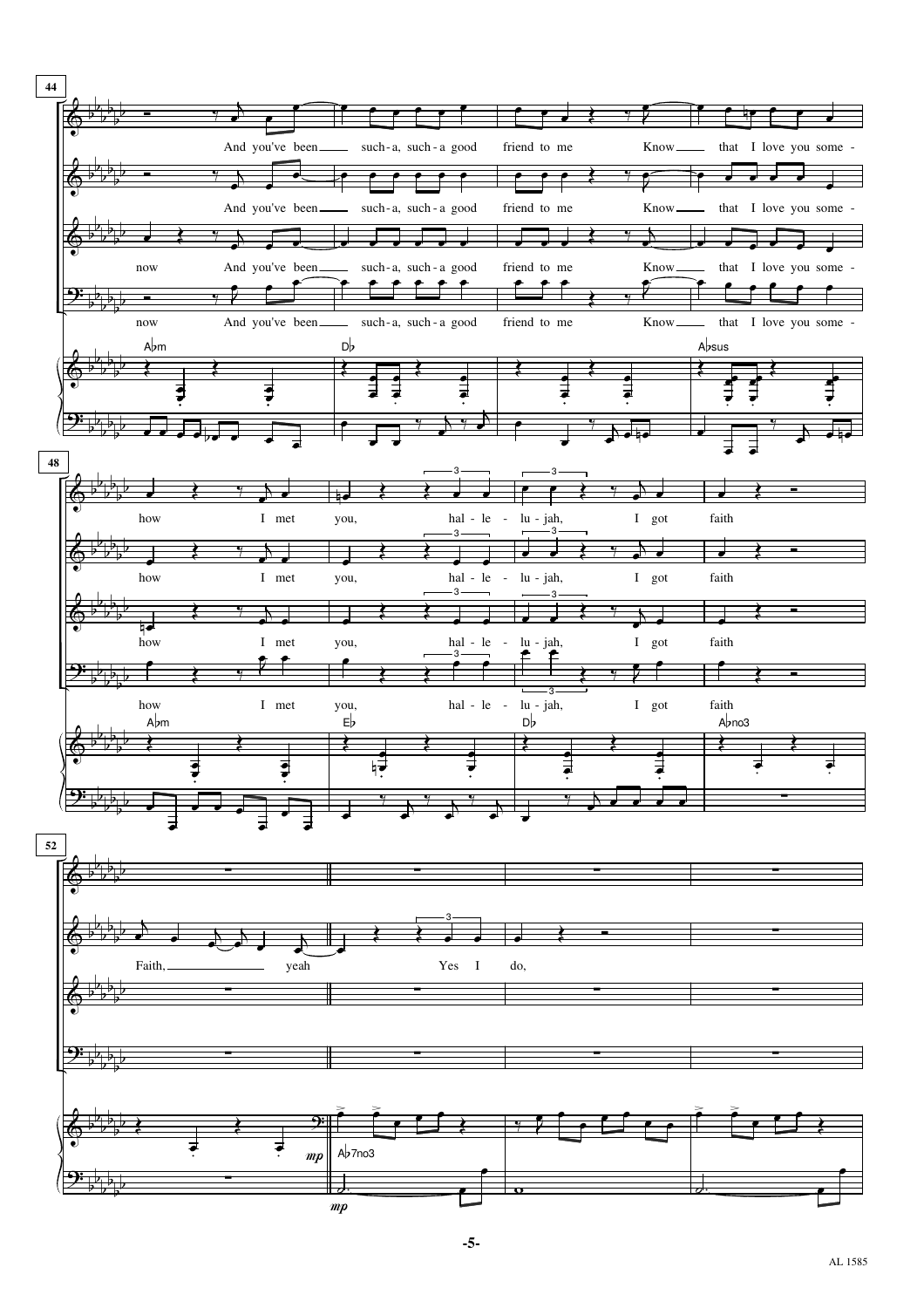

**-7-**